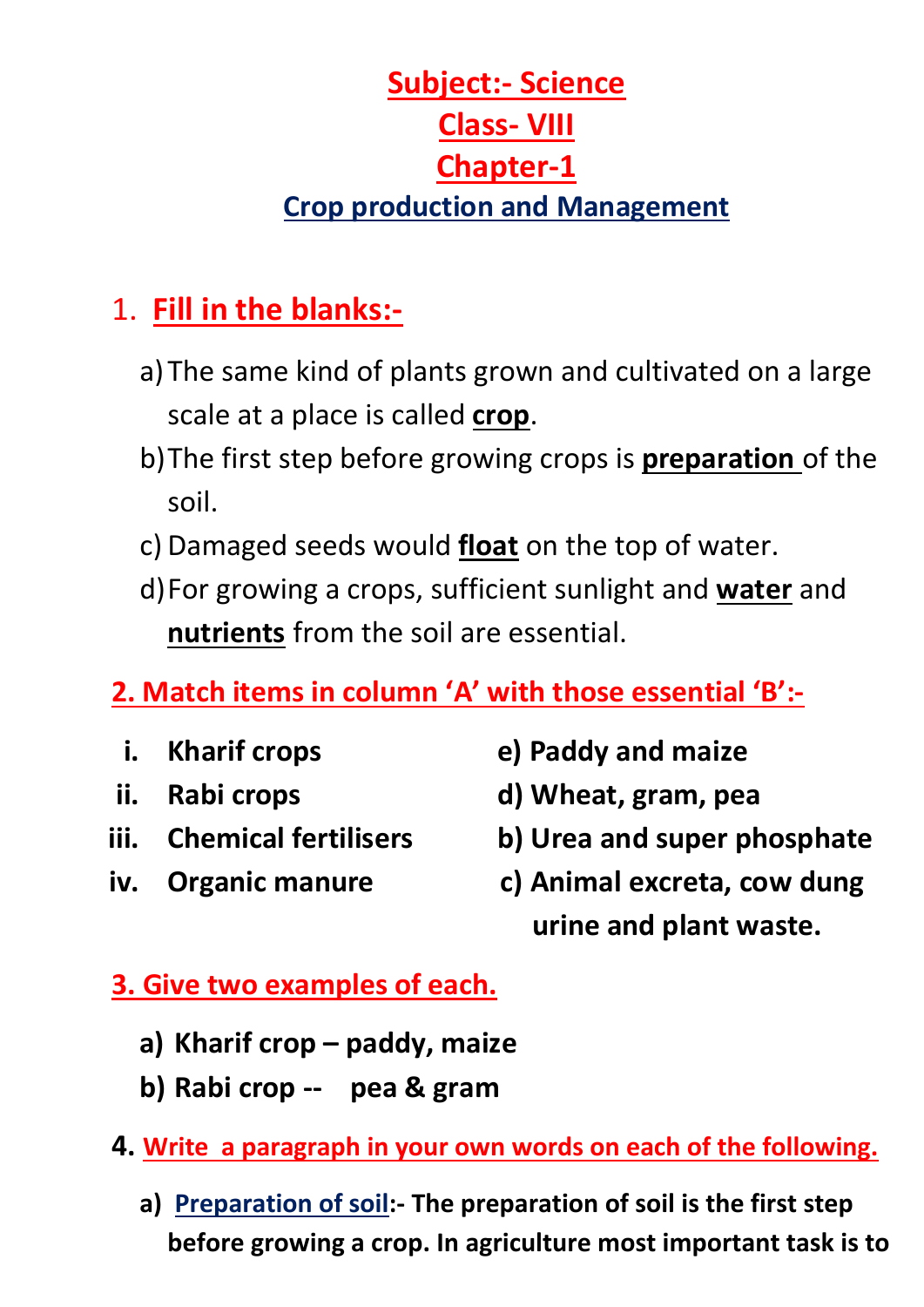**prepare and loosen the soil. Loosening of the soil allows the roots to breathe easily even when they go deep into soil. The loosened soil helps in the growth of earthworms and microbes present in the soil and enrich the soil fertility.**

- **b) Sowing:- Sowing is the important part of crop production. Before sowing, good quality, clean and healthy seeds of good variety are selected. Farmers prefer to use seeds which give high yield. Sowing is usually done with the help of either a traditional tool or seed drill.**
- **c) Weeding:- Removal of undesirable plants (known as weeds) is weeding. Example- certain weedicides are 2, 4-D**
- **d) Threshing:- Separation of grain seeds from the chaff is known as threshing. This is carried out with the help of a machine called 'combine'.**

### **5. Explain how fertilisers are different from manure.**

| <b>SI.</b><br>No. | <b>Fertilizers</b>                              | <b>Manure</b>                                                            |
|-------------------|-------------------------------------------------|--------------------------------------------------------------------------|
| $ 1\rangle$       | Fertilizer is an inorganic<br>substance.        | Manure is an organic substance.                                          |
| 2.                | Fertilizers are prepared<br>artificially.       | Manure is obtained by decomposition of<br>animal, plant and human waste. |
| 3.                | Prepared in factories.                          | Prepared in fields.                                                      |
| 4.                | Does not provide Humus to the<br>soil.          | Provide humus to the soil.                                               |
| 5.                | Rich in plant nutrients.                        | Relatively less plant nutrients.                                         |
| 6.                | Long term usage has adverse<br>effects on soil. | Long term usage improves soil fertility.                                 |

**Answer:**

## **6. What is irrigation? Describe two methods of irrigation**

#### **which conserve water.**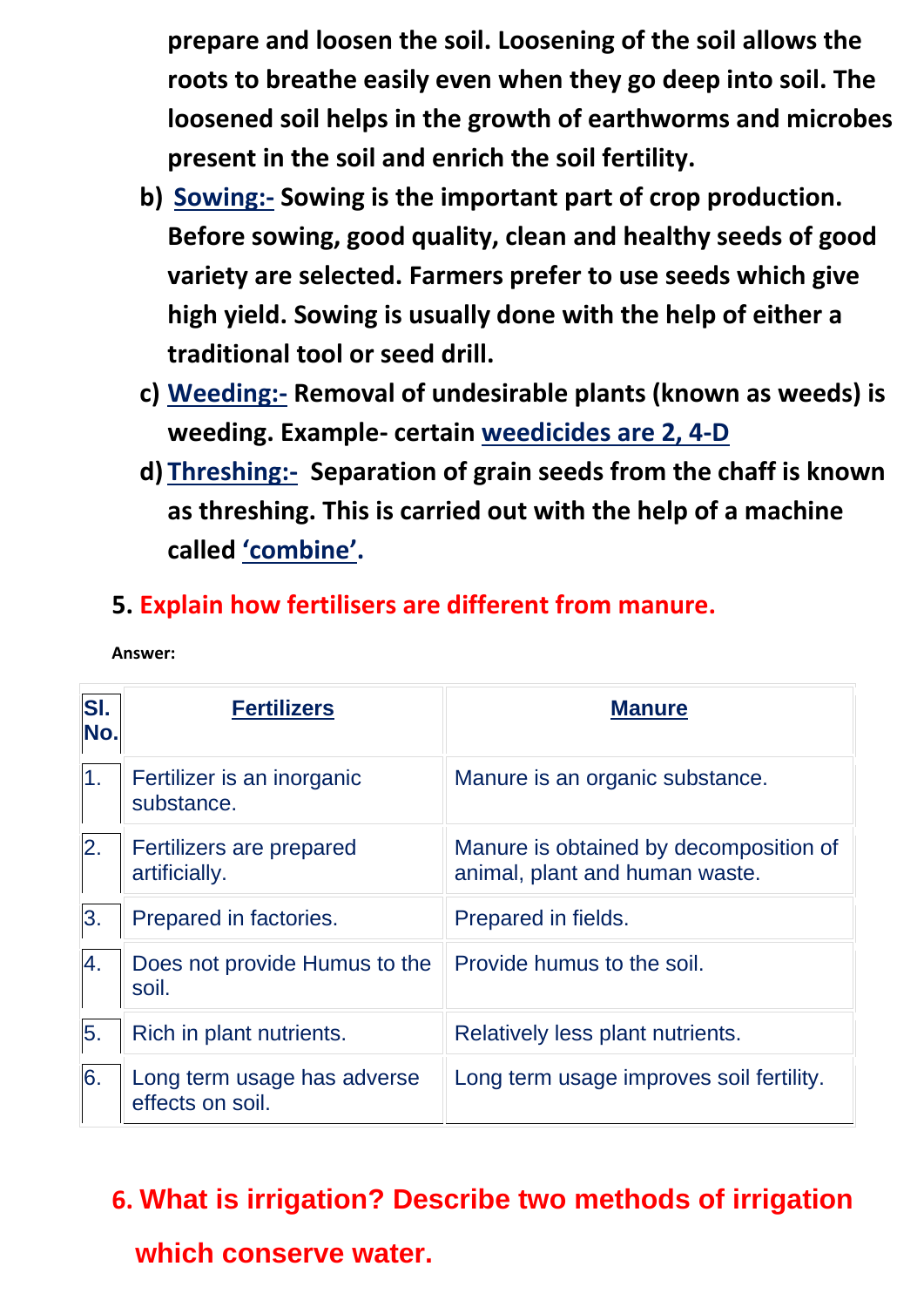**Ans:**

The supply of water to crops at regular intervals is called irrigation. Methods of irrigation which conserve water are

a) Drip Irrigation: In this system water goes drop by drop directly into the roots.

b) Sprinkler system: This method is in use in mainly uneven land where sufficient water is not available. The perpendicular pipes, having rotating nozzles on top, are joined to the main pipeline at regular intervals.

# **7. If wheat is sown in the Kharif season, what would happen? Discuss.**

**Ans:**

Wheat crops may get destroyed if sown in Kharif season because of unfavourable temperature, pests and adaptable conditions for the plants to grow.

#### **8. Explain how soil gets affected by the continuous plantation of crops in a field.**

**Ans:**

Continuous plantation of crops results in depletion of certain nutrients like Nitrogen, Phosphorus, Potassium etc. This results in the decrease of yield due to loss of nutrients hence there should be a gap between crops in order to get a good yield.

## **9. What are weeds? How can we control them?**

**Ans:**

In a field many other undesirable plants may grow naturally along with the crop. These undesirable plants are called weeds.Tilling before sowing of crops helps in uprooting and killing of weeds. Weeds are also controlled by using certain chemicals, called weedicides like **2,4 D**.

## **10. Arrange the following boxes in proper order to make a flow chart of sugarcane crop production.**

**Ans:**